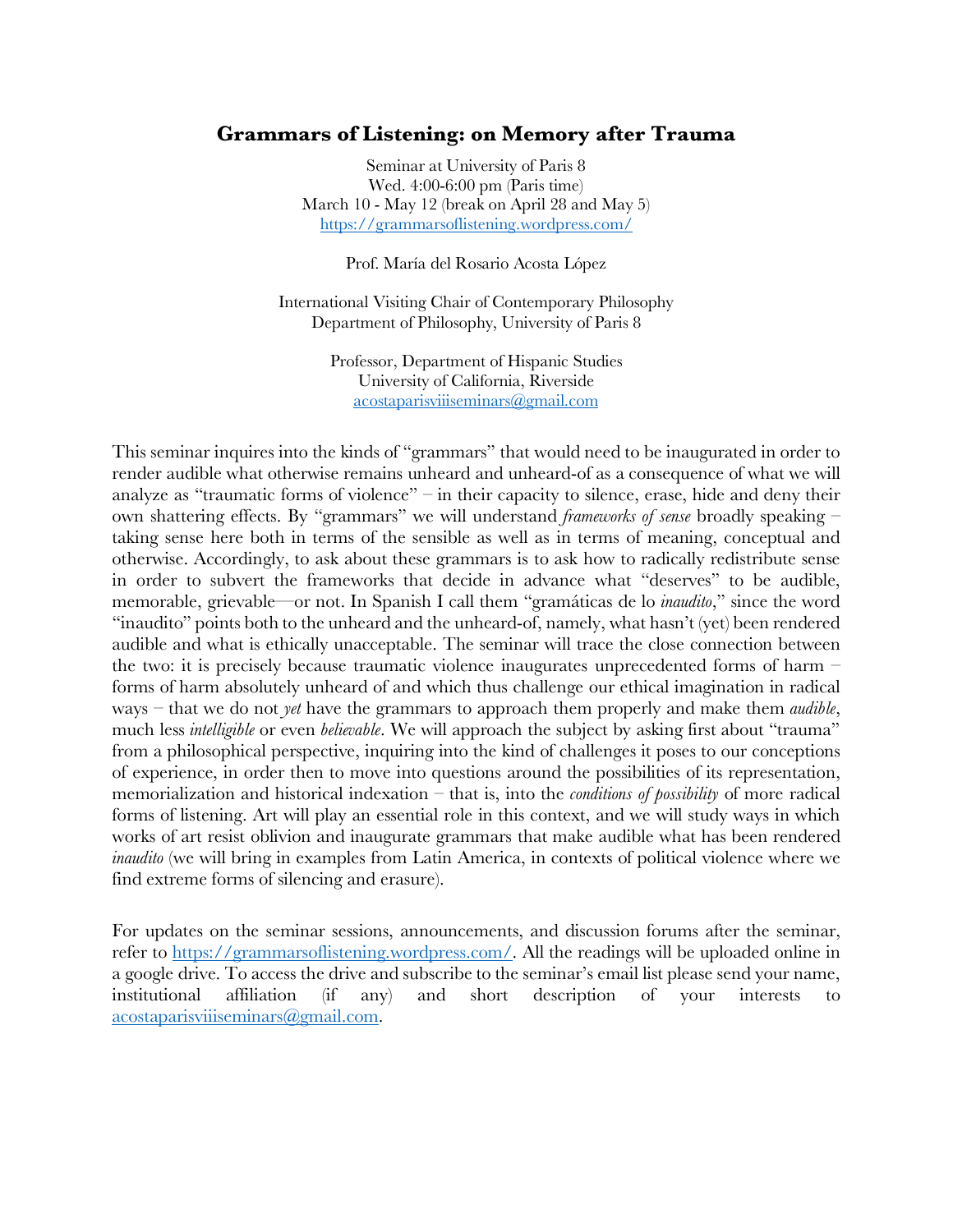Readings/sessions:

Session 1 (March 10): **From Aesthetics as Critique to Grammars of Listening: On Reconfiguring Sensibility as a Political Task** (introduction to both seminars)

Session 2 (March 17): **Trauma and the Breakdown of all Grammar** Main reading: Freud, S. "Beyond the Pleasure Principle," in *The Standard Edition of the Works of Sigmund Freud*, vol. 18 (London: Hogarth, 1953), sections I-IV, pp. 7-33. Recommended: Caruth, C. *Unclaimed Experience: Trauma, Narrative and History* (Baltimore: John Hopkins University Press, 1996), Introduction and Conclusions; Caruth, C. *Literature in the Ashes of History* (Baltimore: John Hopkins University Press, 2013), Chapter 1. Other: Berlant, L. *Cruel Optimism* (Durham, NC: Duke University Press, 2011), Chapter 2; LaCapra, D. "Traumatropisms". *History and its Limits. Human, Animal, Violence* (Ithaca: Cornell University Press, 2009), 59- 89; Pérez, J.D. "Hacia una (re)vocalización del trauma: una crítica a Caruth desde la ética de la escucha," *Perífrasis* 9:18 (2018): 117-133; Rottenberg, E. "Freud's Other Legacy", *Parrhesia* 21 (2014): 13-22.

Session 3 (March 24): **Storytelling and Grammars of Silence** Main reading: Benjamin, W. "The Storyteller", *Illuminations: Essays and Reflections* (NY: Schocken, 1969): 83- 110. Recommended: Oyarzún, P., "Narration and Justice," in *Doing justice : Three essays on Walter Benjamin* (Polity Press, 2020), 75-107; Wynter, S. "Novel and History, Plot and Plantation," *Savacou*, no. 5 (June 1971): 95-102. Other: Castillejo-Cuellar, A. "La localización del daño: Etnografía, espacio y confesión en el escenario transicional colombiano," *Horizontes Antropológicos* 20:42 (2014): 213-236, Acosta López, M.R. "La narración y la memoria de lo inolvidable. Un comentario al ensayo "El narrador" de Walter Benjamin," in Andrade, M. (ed.), *Walter Benjamin, aquí y ahora* (Bogotá: Universidad de los Andes, 2018), 175-196.

Session 4 (March 31): **Grammars of Listening and the Task of Imagination** Main readings: Arendt H. *Origins of Totalitarianism*, Chapter 12 and 13 (Harcourt, 1973): 389-480; Arendt, H. "Understanding and Politics". *Essays in Understanding* (Schocken: New York, 2004), 307-327. Recommended: Sharpe, C. *In the Wake* (Duke University Press, 2016), Chapters 1 and 4; Acosta López, M.R. "Totalitarianism as Structural Violence: Towards New Grammars of Listening," in O'Byrne, A. and Shuster, M. *Logics of Genocide: The Structures of Violence and the Contemporary World* (London/NY: Routledge*,* 2020): 173-186.

Session 5 (April 7): **On Political Violence and the Colonization of Listening** Main readings: Cavarero, A. "The Vocal Body," *Qui parle*, 21(1) (2012): 71-83; Cavarero, A. *Horrorism: Naming Contemporary Violence* (NY: Columbia UP, 2009) (selections TBA); Dorfman, A. *Death and the Maiden* (New York: Penguin Books, 1991) Recommended Cavarero, A. *Relating Narratives. Storytelling and Selfhood* (NY: Routledge, 2000) (selection TBA); Fanon, Franz *Black Skin, White Masks,* trans. Richard Philcox (New York: Grove Press, 2008, Chapter 5; Vallega, A. "Displacements—Beyond the Coloniality of Images", *Research in Phenomenology*  41 (2011) 206–227 Other: Acosta López, M.R. "Perder la voz propia: de una fenomenología feminista de la voz a una aproximación a la violencia política desde la escucha," commisioned for Luciana Cadahia and Ana Carrasco Conde, *Fuera de sí mismas. Motivos para dislocarse* (Madrid, Herder, 2020): 121-156.

Session 6 (April 14): **Listening to the Erasures of History** Main readings: García Márquez, G. *One Hundred Years of Solitude* (selected fragment) Recommended: Acosta López, M.R. "*One Hundred Years of Forgotteness*: Aesth-Ethics of Memory in Latin America," *Philosophical Readings*, Special Issue on Philosophy in Colombia, XI:3 (2019) 163-17. Other: Acosta López, M.R. "La Resistencia de lo inarchivable: del mito a la historia en *Musa Paradisíaca* de José Alejandro Restrepo," in *Dialogo: a Journal for Latin American Studies* 22:2 (2019) 35-48; Caruth, C. *Literature in the Ashes of History* (Baltimore: John Hopkins University Press, 2013), Chapter 5; Mendoza, A and Thomas, T. "Literary and Visual Rememory at the 90th Anniversary of the Banana Massacre in Colombia" (cf. https://zapruderworld.org/volume-5/literary-and-visual-rememoryat-the-90th-anniversary-of-the-banana-massacre-in-colombia/); Uribe, A. "¿Pueden los hechos históricos resistirse a la mendacidad? Sobre la matanza de las bananeras," *Revista Co-herencia* 7:13 (2010), 43-67.